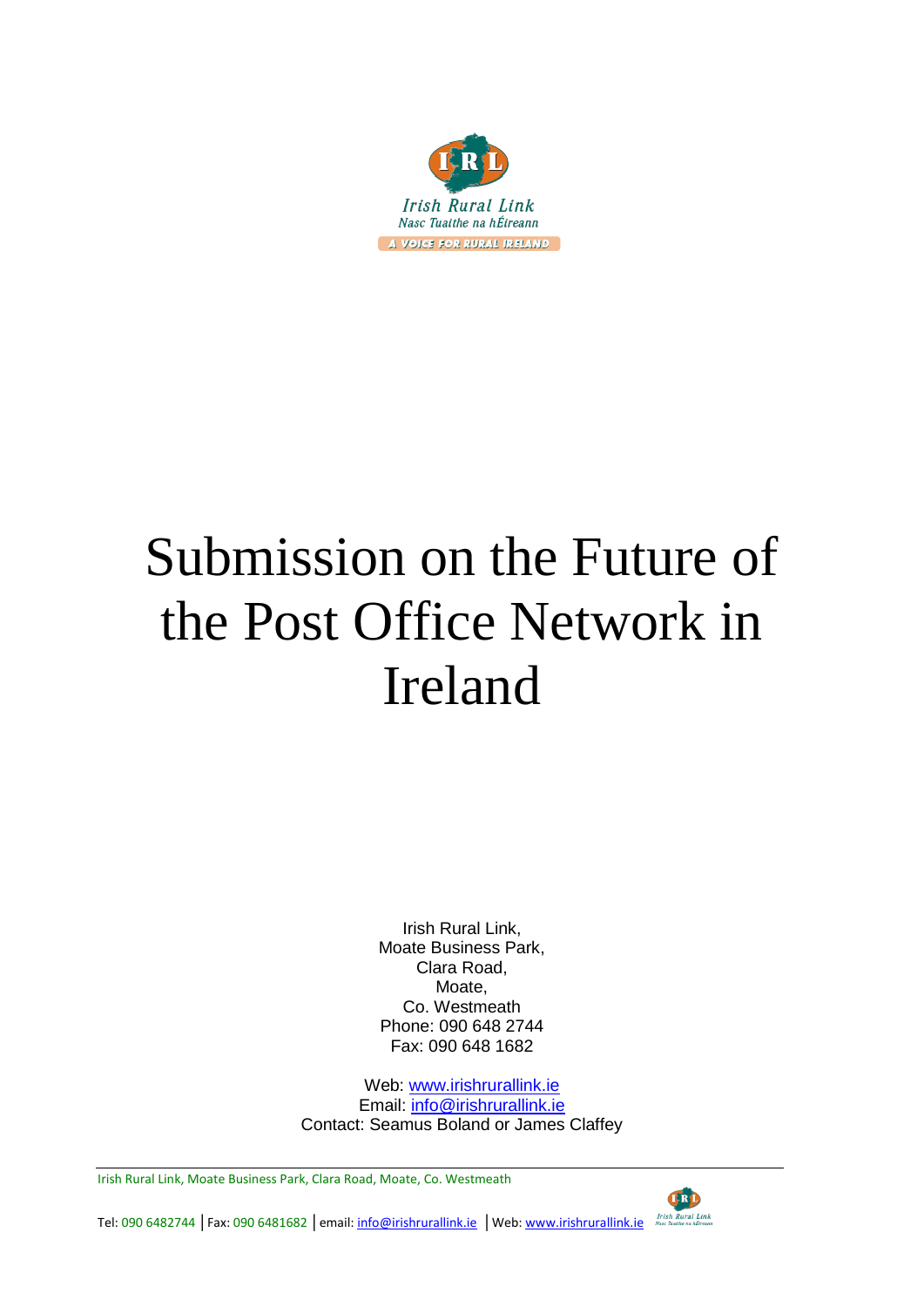# **Summary of Recommendations**

- **Irish Rural Link is calling on the government to implement a plan of action to help sustain the Post Office Network as post offices are at the heart of rural communities while also providing a public good.**
- **IRL calls for a comprehensive statement on the precise remit of Ireland's commitment to applying Public service obligation to the provision of services to people living in rural areas.**
- **Irish Rural Link invites the Post Office Network to investigate the potential of post offices to offer ATM services.**
- **Irish Rural Link proposes that a Rural Protocol should be first consulted before the closure of any services in rural Ireland.**
- **Increase the number of government services offered by the Post Office Network, such services could include motor tax, electoral register, HSE payments, local authority payments; and CAO and Department of Education Examination Fees.**

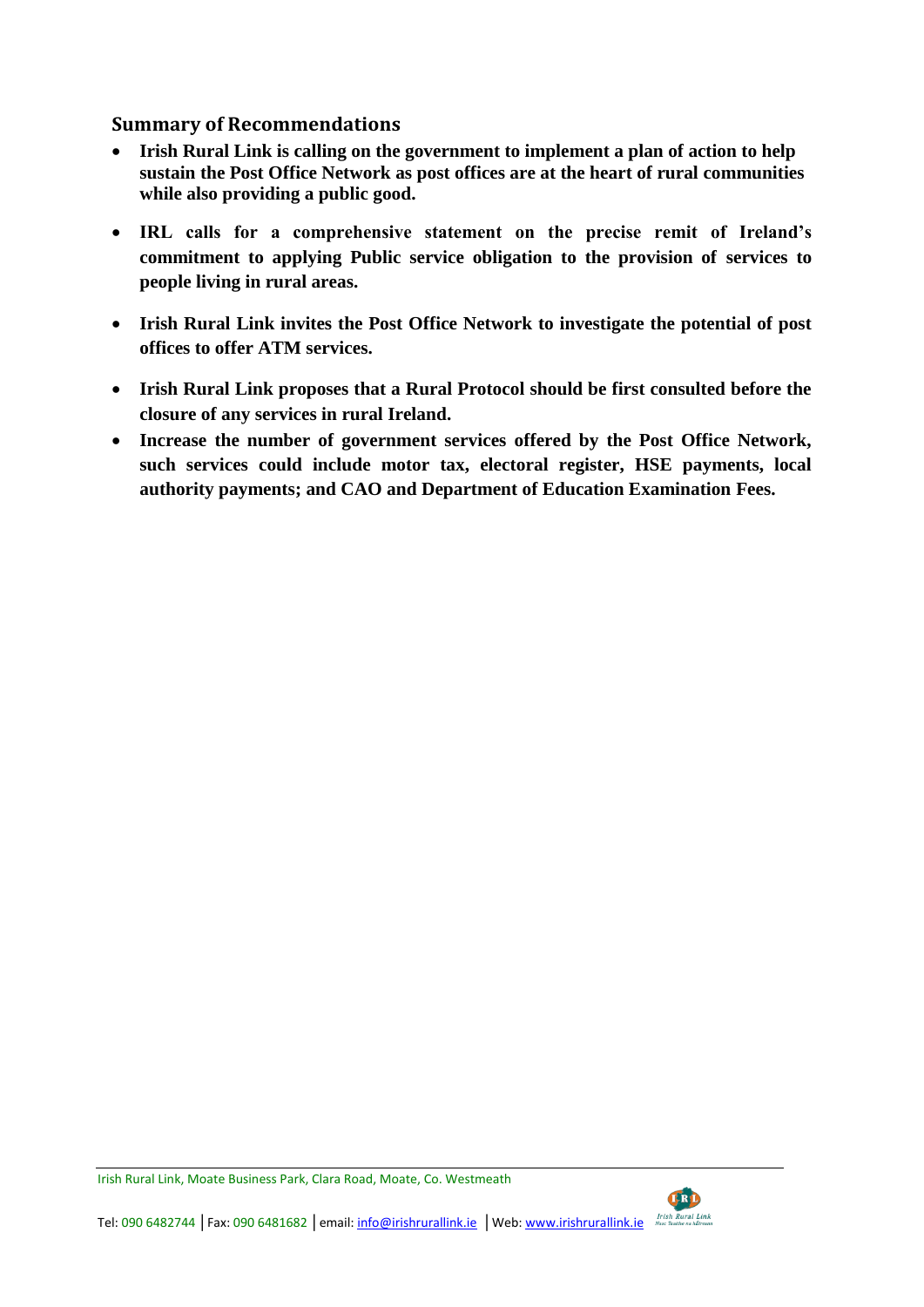# **Introduction**

Irish Rural Link (IRL) is the national network of rural community groups, representing over 600 groups and thousands of individuals committed to socially, environmentally and economically sustainable rural communities. Irish Rural Link welcomes the opportunity to make this submission on the Future of the Post Office Network in Ireland to the Department of Communications, Energy and Natural Resources. Previously IRL has called on the government to implement a plan of action to help sustain the Post Office Network as post offices are at the heart of rural communities while also providing a public good. With this in mind, the organisation welcomes this public consultation and the government's commitment to investigating alternative methods to which the Post Office Network can become more sustainable.

According to the Post Office Network Business Development Group, "An Post is a commercial state company which runs the Irish postal system. There are two main elements to this system- the mail business which involves the collection, sorting and delivery of letters and other postal items and the retail business which involves postal and other counter-based financial services provided via the Post Office Network. The two elements are intertwined, e.g. post offices as mail collection and parcel pick-up points, where retail business helps the viability of the Post Offices."<sup>1</sup>

The need for support of public services in rural areas has never been so important and post offices are a central element to this. The local post office fulfils both economic and social functions. The social function can largely be forgotten about by policy makers and are evaluated in terms of their economic benefit rather than their social influence. For many rural areas, their post office is the life blood of the community providing people especially the elderly with a social setting. Their weekly trip to collect their pension may well be the only social interaction they have during the week; the closure of their post office would have an adverse effect on their mental health. The individuals that use rural offices to collect their welfare payments are the most marginalized people in society, these people lack the resources to travel longer distances to receive their payments due to deficiencies in the rural transport system.

Irish Rural Link, Moate Business Park, Clara Road, Moate, Co. Westmeath

1



 $<sup>1</sup>$  Initial Report to Minister White by the Post Office Network Business Development Group. (2015)</sup>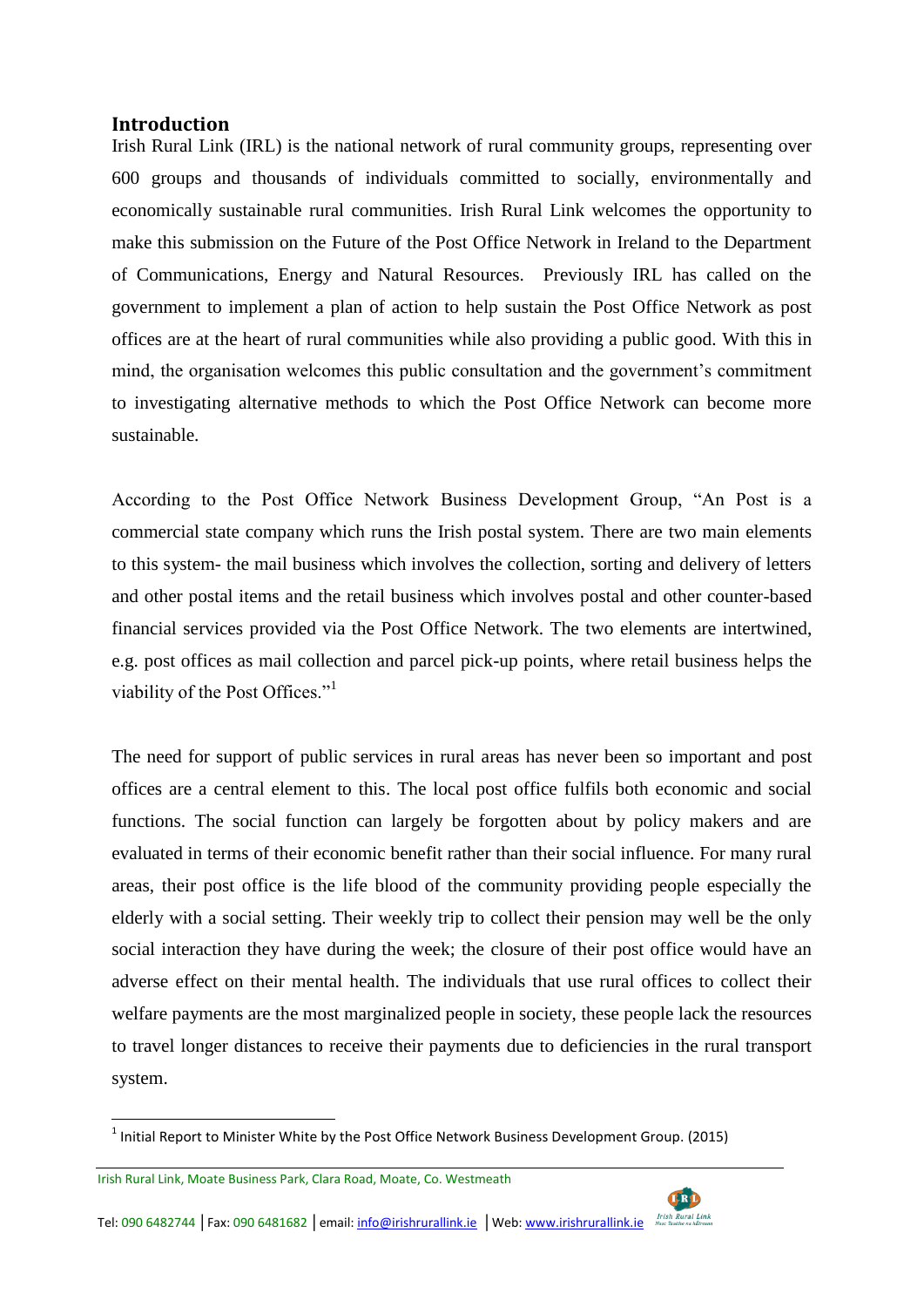Welfare payments have to remain in the post office network, as forcing people to travel greater distances is just not feasible. The reason behind the closures of many rural post offices is that they are economically unsustainable. A worrying statistic for the Post Office Network is the fact that 66% of post office activity is in 300 of the 1,140 post offices. In order to maintain their existence an action plan needs to be implemented by all relevant stakeholders. The closure of further post offices will not only affect the people using the service but also the large number of people who are employed by the An Post network leading to increased unemployment in rural areas.

Post Offices have both economical and social functions but their future seems to very much rely on financial viability with little consideration given to their social function. To truly make the post office network viable, all interested parties must work together to identify new methods for post offices to earn alternative income.

# **Statistics on Post Office network**

An Post is one of Ireland's largest indigenous commercial enterprises, both in terms of turnover and employment. An Post currently manages the administration of in excess of 2 million State Savings accounts on behalf of the National Treasury Management Agency, whilst ensuring over 700,000 customers receive their weekly Department of Social Protection (DSP) payments in Post Offices, with another 220,000 receiving monthly payments such as child benefit. Number of Post Offices An Post's retail networks are the largest network in the country with 1,140 Post Offices, 132 postal agents and almost 2,000 retailers who form the PostPoint network. The network employs over 4,000 people, most of which are in offices operated by postmasters who provide employment, facilitate economic activity and act as hubs for community engagement. Post offices serve 1.7 million customers every week and were voted Ireland's most trusted consumer brand in 2014.

The principal services provided through the post office network are:

- The processing of payments for the Department of Social Protection;
- Handling the full operation of the State Savings products for the National Treasury Management Agency;
- Billpay transactions for electricity, gas, telephone, waste etc;

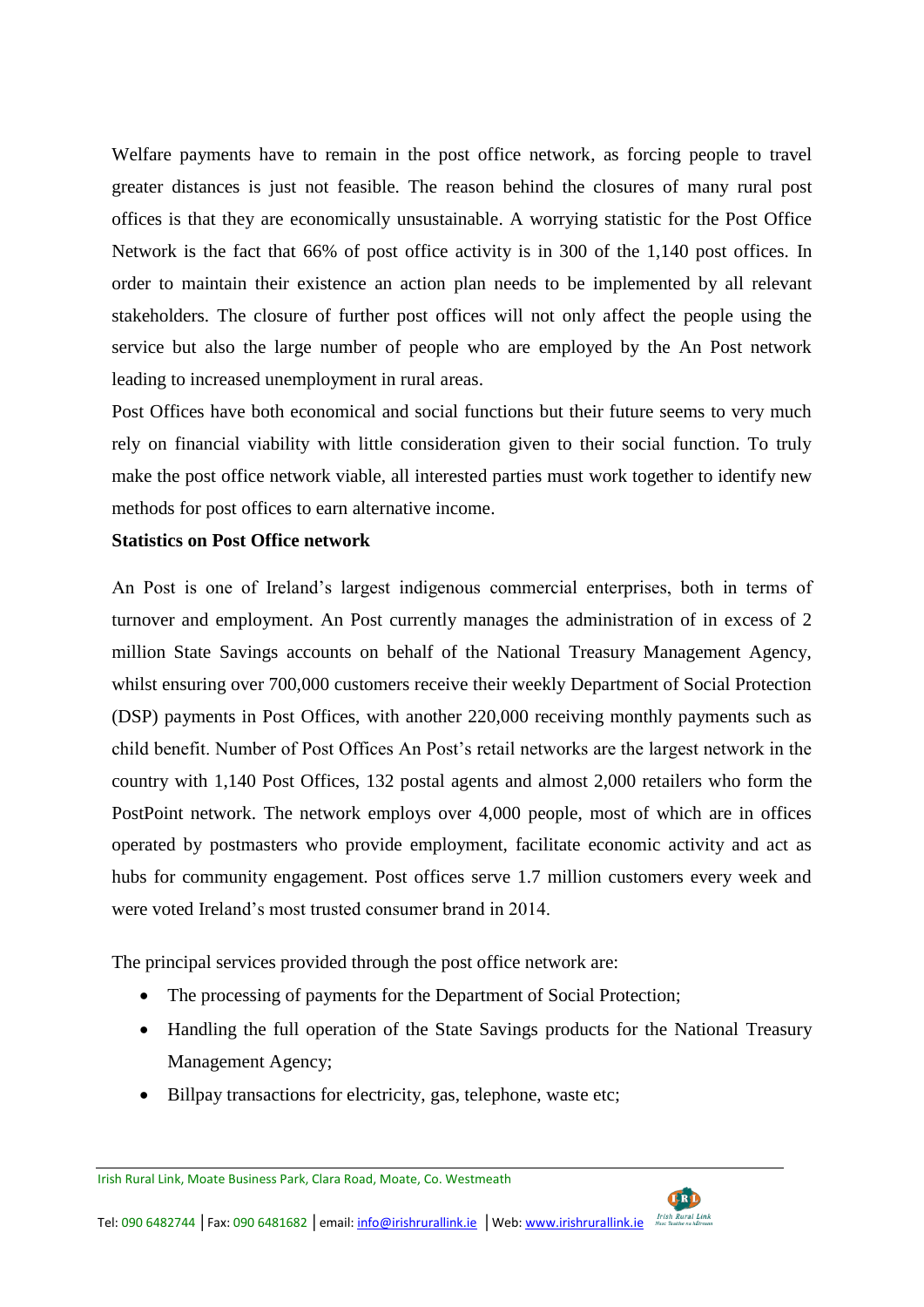- Collections of licences on behalf of a wider number of public bodies including TV licences and An Garda Siochana
- Money transmission services;
- Agency banking transactions on behalf of retail banks;
- Foreign exchange services;
- Selling and acceptance of postal services; and
- Other retail products such as gift vouchers, mobile top ups, passport express, iTunes vouchers.

The changing nature of technology has had an increasingly negative effect on the revenue generated by the post office network. Advances in technology means less mail is being sent while more individuals are using online banking, illuminating the need for people to visit and use the post office's financial services. According to the Grant Thornton report<sup>2</sup>, "over a five year period, An Post has seen revenues fall from 876 million in 2007 to 806.7 million in 2011 representing an 8% decline in just five years. In particular revenues from traditional mail services have suffered a sharp decline (20%) over the five years as a result of increased substitution, deregulation and competition.



 $\overline{a}$  $2$  Grant Thornton (2012) The future of the Post Office Network in Ireland-A Review of Potential Service Contracts on behalf of the Irish Postmasters Union.

Irish Rural Link, Moate Business Park, Clara Road, Moate, Co. Westmeath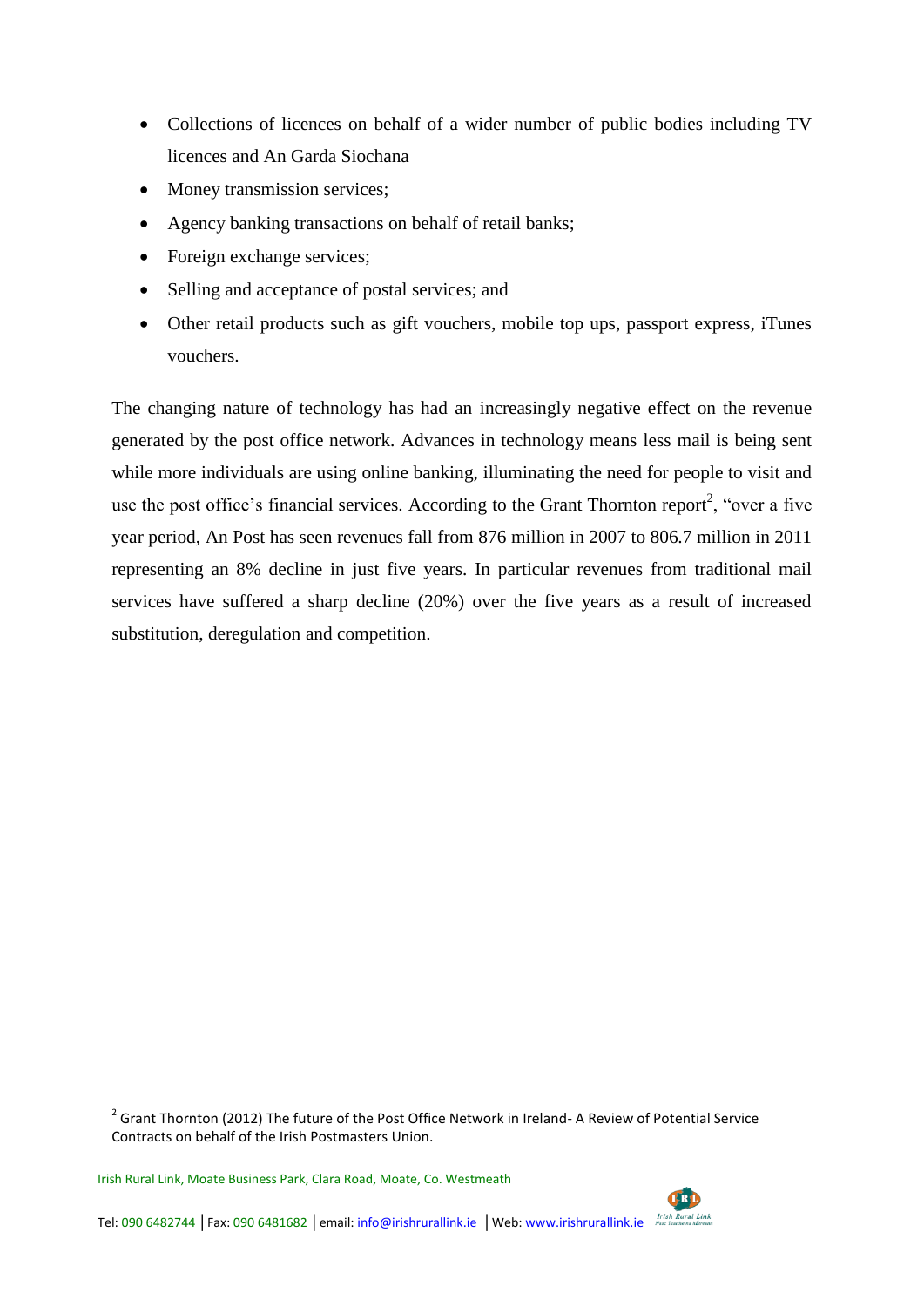#### **PUBLIC SERVICE OBILIGATION**

The Post Office Network has been an integral part of Irish society for centuries both economically and socially. Up to recent decades, there has been a post office in every town and village across Ireland.

Public service obligations (PSOs) are where the Government seeks to regulate the provision of services to vulnerable communities, which includes people living in rural isolated areas.

The obligation applies to telecoms, postal services, electricity, gas and railways at the European level and as implemented in four EU countries. In effect it means that for certain public services which by their nature are non profit making because of dispersed settlement patterns, the only way forward is subsidisation.

In terms of the Postal services there is an urgent need for government to define its implementation of its PSOs, particularly as they apply to An Post. Failure to that means that we are out of step with our European counterparts, and as a result policies that disadvantage people in rural areas will be even more disproportionate against the poorer members of the community.

It is in that context that IRL calls for a comprehensive statement on the precise remit of Ireland's commitment to applying Public service obligation to the provision of services to people living in rural areas.

# **Rural Protocol**

In rural Ireland, services have a habit of closing especially in recent years due to the economic climate and decline in the rural population. Among the more prominent are the Post Office branches, Bank branches, national schools, pubs, shops and not to mention the occasional downgrade of hospitals from time to time. The loss of such services affect the most vulnerable in our society namely the elderly and citizens which disabilities that do not have the capacity to access them.

Irish Rural Link has long been proposing that a Rural Protocol should be first consulted before the closure of any services in rural Ireland. Such a protocol might save a great deal of negative energy and anxiety expended by rural communities in order to defend, what seems to be an ongoing attempt to disenfranchise rural areas.

A protocol in simple terms it is a voluntary code entered into by stakeholders involved in the provision of services to communities. It challenges the proposers of closures to manage it in a

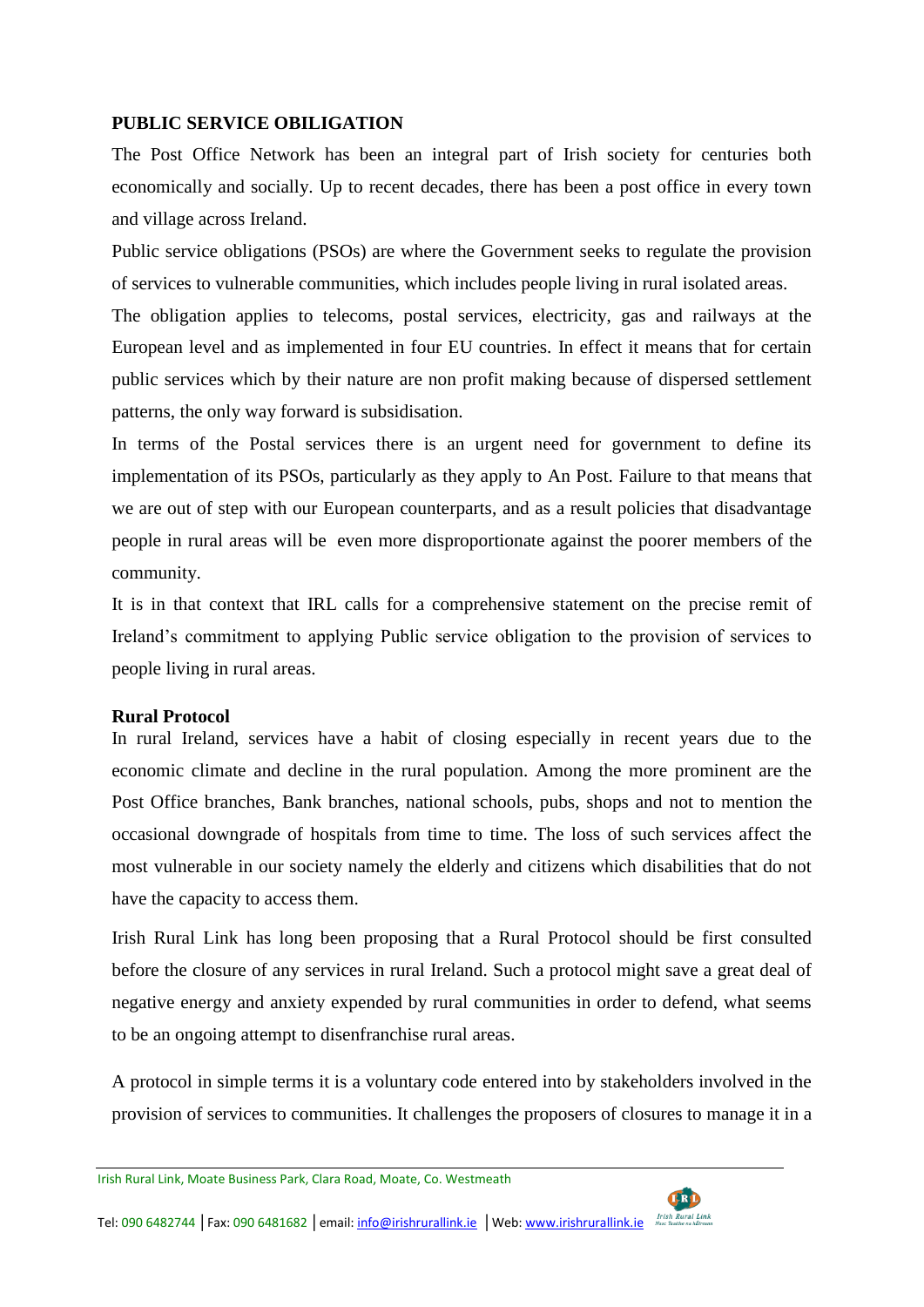way that allows the community to have an input. It starts by engaging with the area in question in the task of conducting a socio economic analysis in terms of reasons for closure and the consequences of same. It also allows the community to examine the issues involved and perhaps put forward proposals that could offset the need for a closure. It equally puts some obligations on the organisation, government or private company that proposes closure.

Following closures, an automatic nomination of a Government task force would occur, which would conduct a dialogue with all stakeholders in the area, with a view of improving the conditions, so that the bank branch, Credit union, post office branch or any other service facing closure might benefit from increased community commitment. We are proposing that the management of such a protocol would rest with the office of Minister for Rural Development.

#### **Future Opportunities for the Post Office Network**

#### **1-Financial Services**

As outlined previously, services in rural areas have been in sharp decline especially financial services. Rural areas have faced significant closures of banks and post offices. Without the access to financial services, residents are left without access to cash and other financial transactions. The lack of a high speed broadband connection and training means that for many rural residents online banking is not a viable option. Customers of local post offices are traditional the most vulnerable in Irish society namely the elderly and those on a fixed income. Given the isolated nature of rural areas, the local post office can act as the only financial focal point due to the lack of public transport and access to private transport.

Given the increasing loss of services in rural Ireland, towns and villages must adapt to a changing society. Ferbane in West Offaly is a prime example of a town that is adapting to a modern rural Ireland. Ulster Bank took the decision to close the Ferbane branch due to its unviability. The local residents staged two protests against the closures, resulting in the local community group brokering an agreement with Ulster Bank. The deal involved transferring some of the financial services available in the bank to the local post office. The transferring of the services strengthens the post office and improves its sustainability. A worrying aspect for many local residents about the closure was the loss of the local ATM but after the agreement the ATM remained in the town. Many other rural areas have no access to an ATM

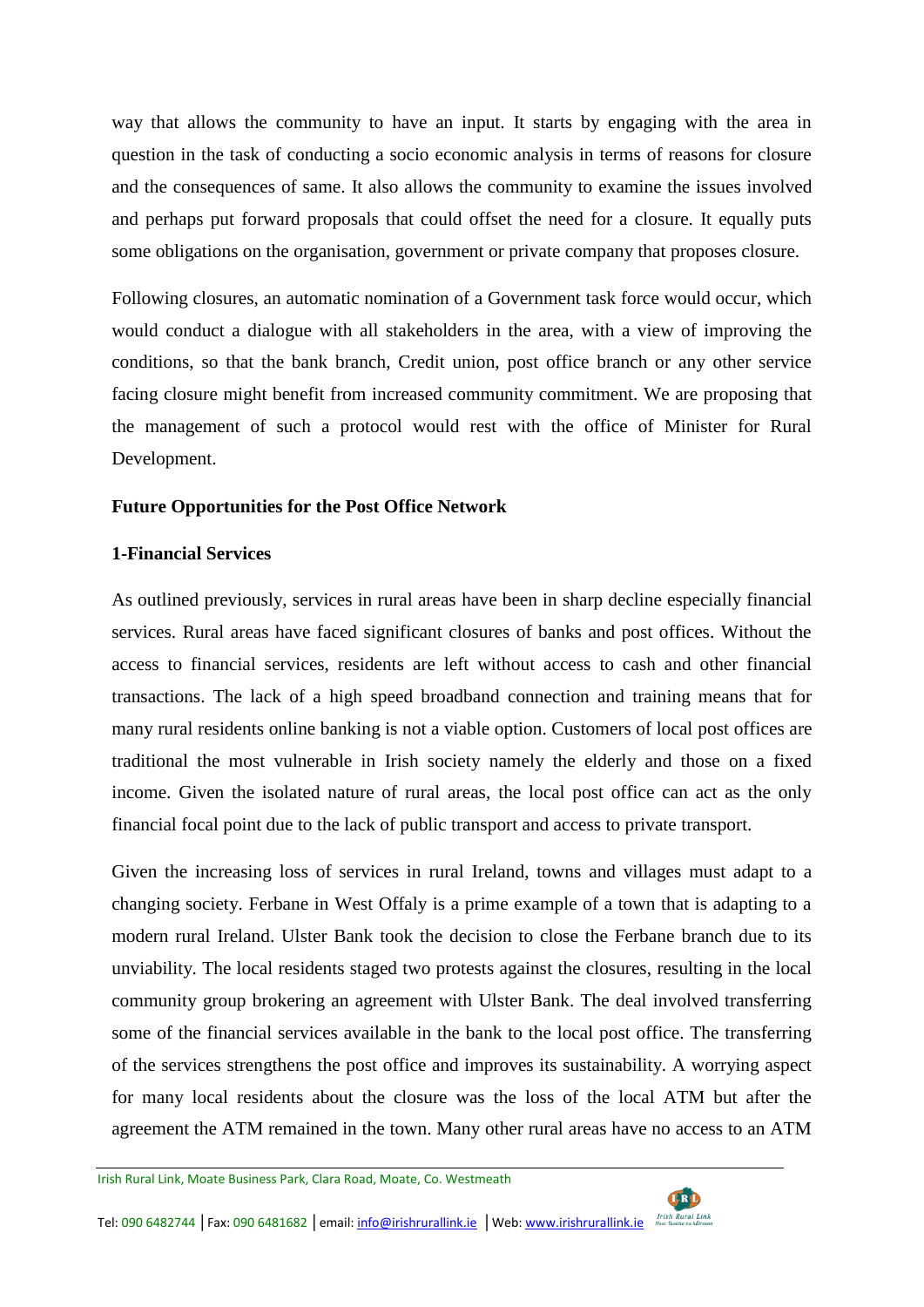due to the lost of the local bank. An option for increasing the sustainability of the post office network is offering an ATM service to many rural post offices, allowing the local residents access to cash especially those who do not have access to online banking or cash. With this in mind, Irish Rural Link invites the Post Office Network to investigate the potential of post offices to offer ATM services.

# **Government Services**

The social welfare contact and the National Treasury Management Agency saving contact remain an integral part of the Post Office Network, accounting for 56% of total revenue. It is fair to say that the Department of Social Protection is the single most important contract for An Post. With such a large proportion of An Post's revenue relying on the DSP contact, alternative methods of earning revenue must be investigated. As government contacts account for such a high proportion of revenue, it would be beneficial to add additional government services to the Post Office Network. Such additional services could include:

- Motor tax
- Electoral register
- HSE Payments
- Local Authority Payments
- CAO and Department of Education Examination Fees.

It is important to acknowledge that rural communities are not looking for hand outs from central government rather the opportunity to expand and develop the local economy by making them more economically sustainable.

# **Mirco Credit**

Both the Grant Thornton and Post Office Network Business Development Group outlined the potential of An Post to deliver micro credit to Small and Middle Enterprises. Making affordable loans available, potentially through a partnership between An Post and Credit Unions, to the marginalized in society could offer significant economic and social dividends. With SME's making up a large proportion of the rural economy, the introduction of an



Irish Rural Link, Moate Business Park, Clara Road, Moate, Co. Westmeath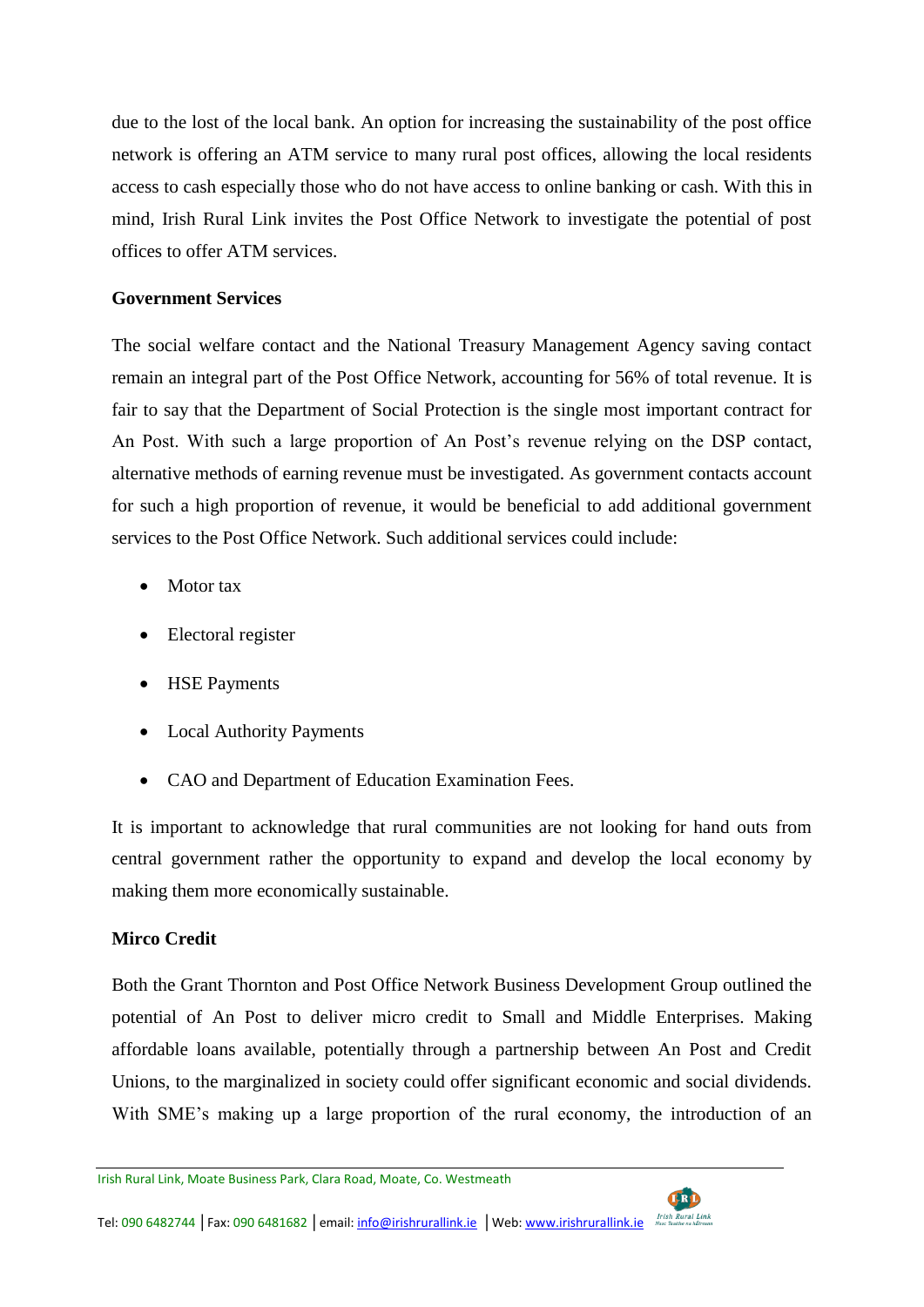alternative credit source could be beneficial for driving the local economy and creating employment.

#### **Social Enterprise**

It is becoming more evident that even in a national economic recovery local communities can remain burdened with high levels of unemployment, dependency and disadvantage. According to the Commission for the Economic Development of Rural Areas (CEDRA $3$ ), unemployment levels in rural areas increased by 192% compared to 114 % in urban areas. These figures indicate there is a demand to create employment in rural areas. Social and community enterprises have potential to create employment while also providing services that the private and state sector cannot provide. Communities with socially enterprising leaders have the skills, flexibility and enterprise to do what the private and state sector are not doing. The mirco credit outlined previously can act as a form of finance to start social enterprises within the local community while also acting as an access point for cash transactions for the enterprises.

 $\overline{a}$ 



Tel: 090 6482744 │Fax: 090 6481682 │email: <u>info@irishrurallink.ie</u> │Web: www.irishrurallink.ie 「Irish Rural Link

 $3$  Report of the Commission for the Economic Development of Rural Areas (2014) Energising Ireland's Rural Economy

Irish Rural Link, Moate Business Park, Clara Road, Moate, Co. Westmeath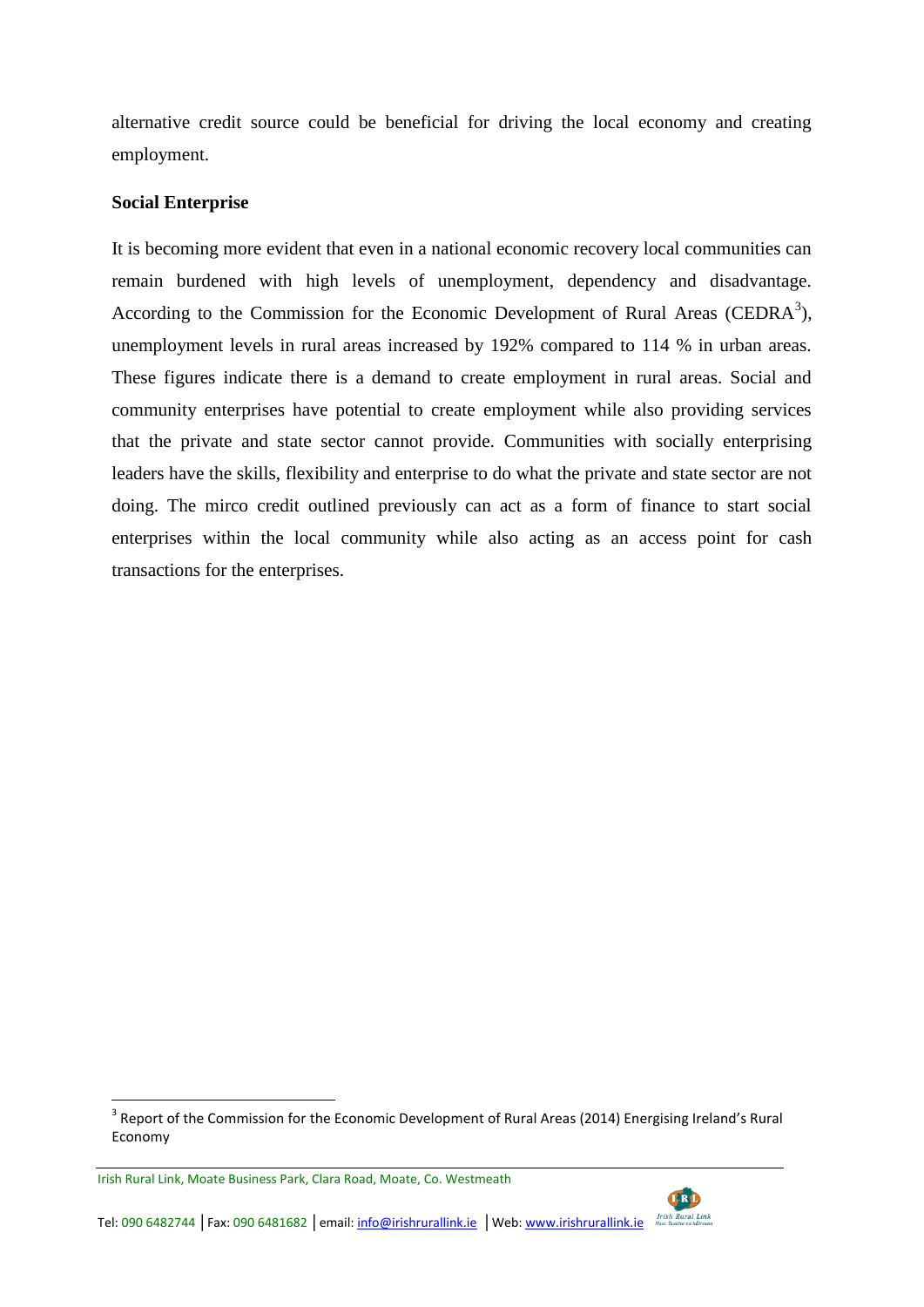#### **Conclusion**

The Post Office Network is a well established element of Irish society in operation for centuries. The network at one time or another has had a foothold in every town and village in the country. Due to the changing nature of rural Ireland and customer behavior, the post office network's long term future is under threat. An Post's revenue has significantly declined in recent years, forcing the closure of many rural post offices especially. With the welfare contract now under threat, there is a danger further post offices could be forced to close. The economic importance of the Post Office Network is well established but the closure also has profound social effects. For many the local post office acts as a social focal point, for many elderly people especially, the weekly trip to collect their welfare payments might be their only social interaction for the week. When considering the possibility of closing post offices, an appropriate socio economic analysis must be conducted to examine the social effect of the closure and the effects it has on its customers.

Given the importance of post offices to the local community, it is importance to investigate how the network can become more sustainable into the future, to do so the post office network must build on its strengths and diversify its products. One method government can support An Post is to allocate more government services to the post office network such as motor tax, hospital charges etc. While if communities wish to sustain their local post office, they are encouraged to use them.